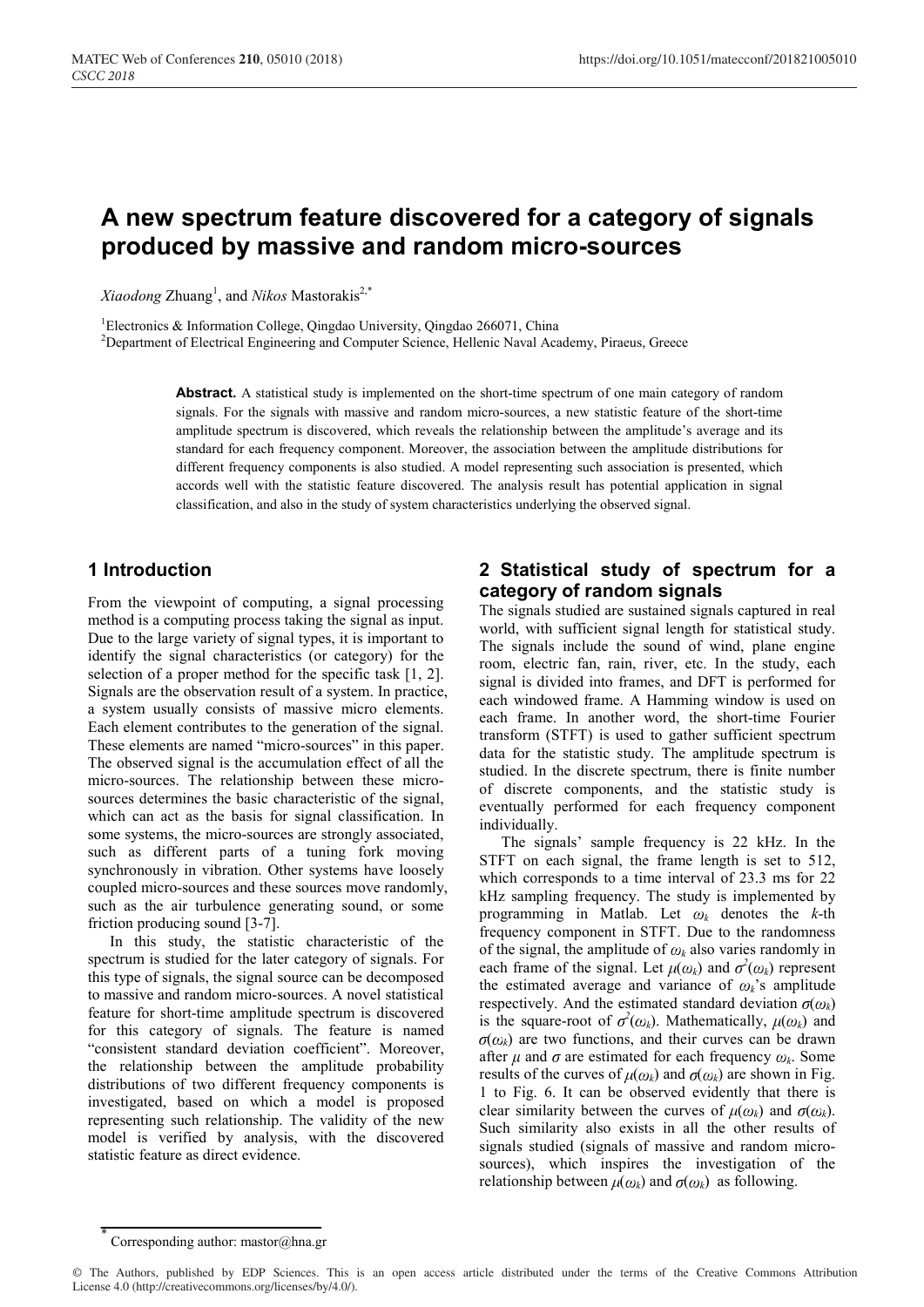

**Fig. 1.** The result of  $\mu(\omega_k)$  and  $\sigma(\omega_k)$  for the signal of wind sound



**Fig. 2.** The result of  $\mu(\omega_k)$  and  $\sigma(\omega_k)$  for the signal of engine room



**Fig. 3.** The result of  $\mu(\omega_k)$  and  $\sigma(\omega_k)$  for the signal of electric fan



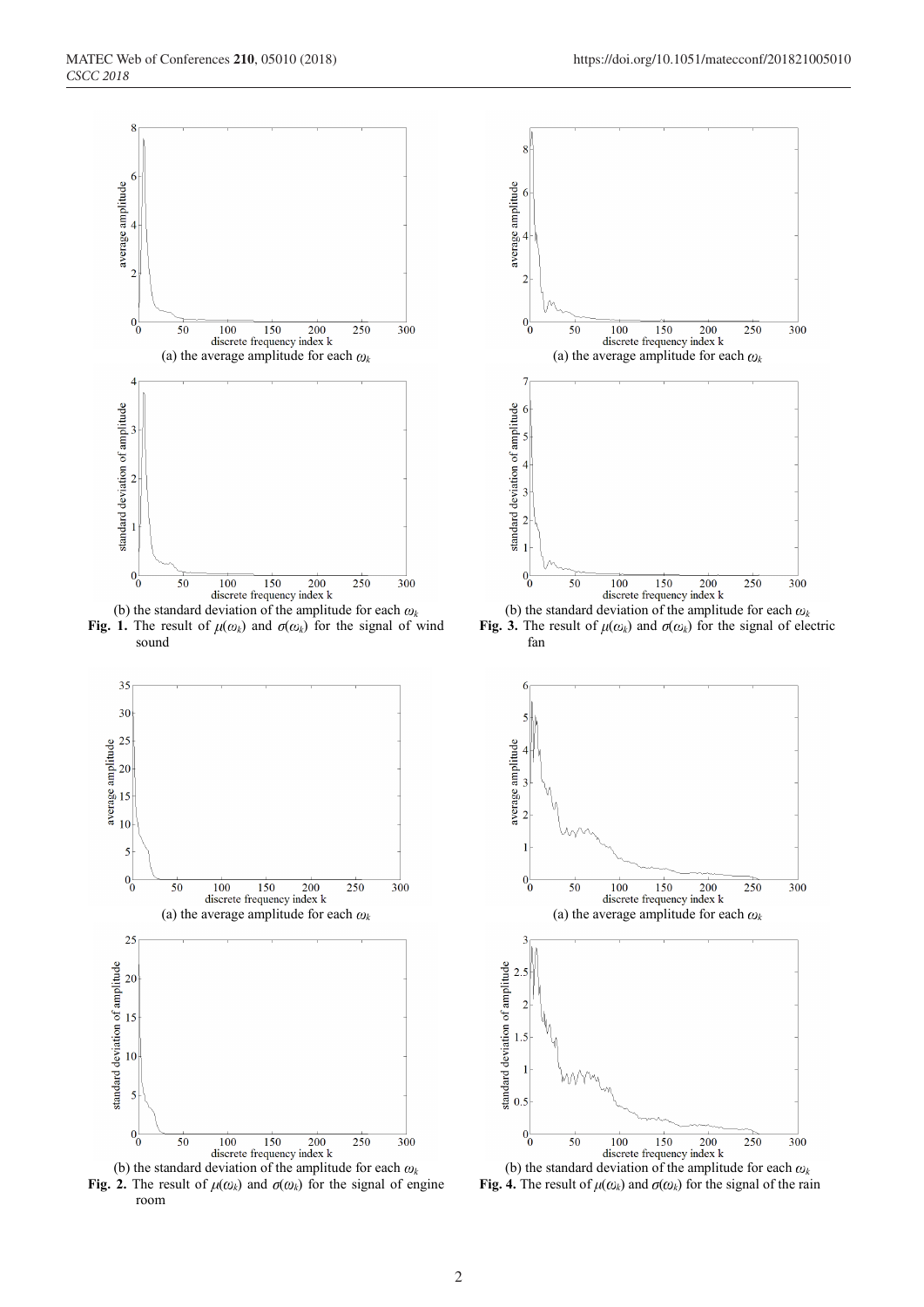

(b) the standard deviation of the amplitude for each  $\omega_k$ **Fig. 5.** The result of  $\mu(\omega_k)$  and  $\sigma(\omega_k)$  for the signal of a river



(b) the standard deviation of the amplitude for each  $\omega_k$ **Fig. 6.** The result of  $\mu(\omega_k)$  and  $\sigma(\omega_k)$  for the signal of scratching a paper

Besides the above experimental results, the relationship between  $\mu(\omega_k)$  and  $\sigma(\omega_k)$  is quantitatively verified by calculating the correlation coefficient between the two curves of  $\mu(\omega_k)$  and  $\sigma(\omega_k)$ . The correlation coefficient is calculated in a discrete form:

$$
\rho_{\sigma\mu} = \frac{\sum_{k=1}^{N} \sigma(\omega_k) \cdot \mu(\omega_k)}{\sqrt{\sum_{k=1}^{N} \sigma^2(\omega_k) \cdot \sqrt{\sum_{k=1}^{N} \mu^2(\omega_k)}}}
$$
(1)

where  $N$  is the number of discrete frequencies in the discrete spectrum. Some of the experimental results are shown in Table 1. The correlation coefficients between  $\mu(\omega_k)$  and  $\sigma(\omega_k)$  are calculated for different signals. The correlation coefficients between  $\mu(\omega_k)$  and  $\sigma(\omega_k)$  are much close to 1.0. Consider the unavoidable error caused by the instability of the signals, and also the noise introduced in the signal capture process, the results indicate that  $\mu(\omega_k)$  and  $\sigma(\omega_k)$  are strongly related by a linear proportional relationship, which is a new statistic feature discovered for this category of signals.

**Table 1.** The correlation coefficient  $\rho$  between  $\mu(\omega_k)$  and  $\sigma(\omega_k)$ for the signals studied.

| Signal                             | $\rho$ between $\mu(\omega_k)$ and<br>$\sigma(\omega_k)$ |
|------------------------------------|----------------------------------------------------------|
| Sound of wind blowing              | 0.9990                                                   |
| Sound in a plane's engine.<br>room | 0.9995                                                   |
| Sound of an electric fan           | 0.9900                                                   |
| Sound of the rain                  | 0.9978                                                   |
| Sound of a river                   | 0.9974                                                   |
| Sound of scratching a paper        | 0.9957                                                   |

Because the parameter of "standard deviation coefficient" represents the  $\sigma$  to  $\mu$  ratio, the above statistic feature is named as the feature of "consistent standard deviation coefficient". In another word, for the signals studied here, the proportional coefficient between the standard deviation and the expectation is consistent for all the frequency components in the short-time amplitude spectrum. This feature can also be expressed by:

$$
\sigma(\omega_k) = c_s \cdot \mu(\omega_k) \tag{2}
$$

where  $c_s$  is the consistent standard deviation coefficient of amplitude for all frequency components. The subscript *s* means that the value of  $c_s$  is for one specific signal. If the signal is changed to another signal, the value  $c_s$  may also change. Because the expectation and the standard deviation are two basic statistic of a random variable, the feature of "consistent standard deviation coefficient" indicates that there is certain association between the amplitude probability distributions of different frequency components, which is studied in the next section.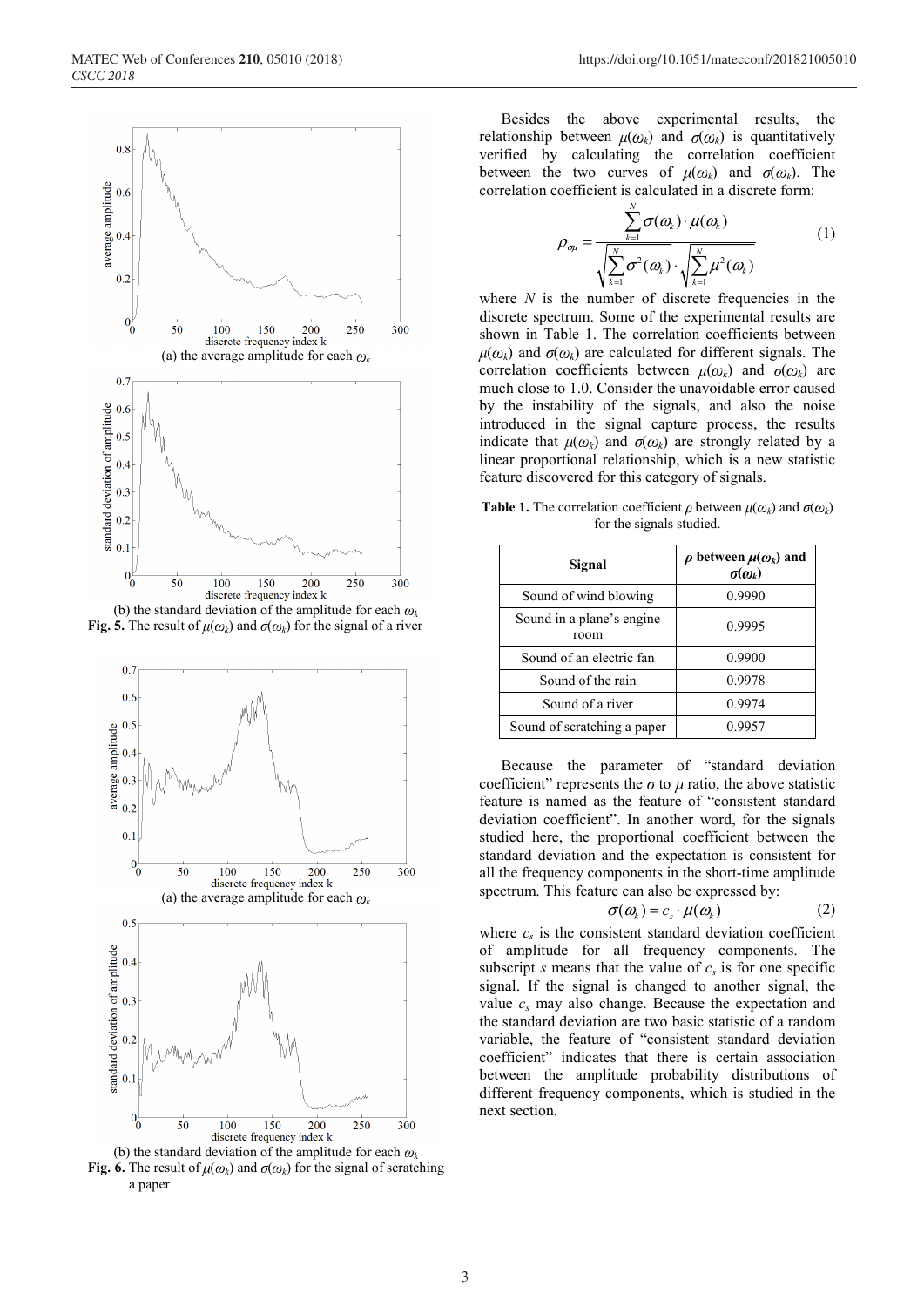### **3 The statistical relationship between different frequency components**

Based on the spectrum data obtained by STFT, the histogram of amplitude for each frequency component  $\omega_k$  is computed. The histogram reflects the distribution of random amplitude data for each  $\omega_k$ , which is closely related to the amplitude probability distribution. Therefore, the amplitude histogram of each  $\omega_k$  is compared to those of other frequencies, in order to study the relationship between them. In order to study the amplitude distribution of different  $\omega_k$  without the influence of different average value, the normalized histogram is also computed for each  $\omega_k$ . First, the average of amplitude for  $\omega_k$  is computed. After that, each amplitude data of  $\omega_k$  is divided by that average value as a preprocessing step. The normalized histogram is then computed based on the data after that preprocessing. In the results, the normalized histogram curves obviously converge to one central curve, which indicate the strong association between the amplitude distributions of different  $\omega_k$ .

Based on such results, a model of amplitude distribution in frequency domain is proposed for the signals studied here. For each signal, the amplitude distributions for different  $\omega_k$  are supposed of the same type, but with different expectation (or average) values. In another word, there is a prototype distribution function  $p_0(a_0)$ , from which the amplitude distribution of any  $\omega_k$  can be derived by varying the expectation.

The above model can also be described mathematically as follows. As a random variable *a*, the amplitude of some  $\omega_k$  is modeled as the scaling of a prototype random variable  $a_0$ , whose expectation is 1:

$$
a = k \cdot a_0 \tag{3}
$$

where  $k$  is the scaling parameter. Equation (3) is a mathematical description of the model proposed. In the model,  $a_0$  is the same for each frequency component, but the scaling parameter *k* may be different for different  $\omega_k$ .

The proposed model can also find proof from the new discovered statistic feature in Section 2. In the following, the feature of "consistent standard deviation coefficient" can be theoretically induced from the proposed model; in another word, this model accords well with the feature of "consistent standard deviation coefficient" discovered in the experiments. First, consider the probability distribution of *a* in Equation (3), given  $p_0(a_0)$  is the probability distribution of  $a_0$ . According to Equation (3), the expectation of *a* is :

$$
\mu_a = E[a] = E[k \cdot a_0] = k \cdot E[a_0] = k \cdot \mu_0 \tag{4}
$$

where  $\mu_0$  is the expectation of  $a_0$ . Based on the pdf (probability distribution function) of a variable's function in probability theory, the probability distribution of *a* can be deduced as:

$$
p(a) = \frac{1}{k} \cdot p_0\left(\frac{a}{k}\right) \tag{5}
$$

Consider the standard deviation coefficient of *a*:

$$
\frac{\sigma_a}{\mu_a} = \frac{\sqrt{Var(a)}}{\mu_a} = \frac{\sqrt{\int_{-\infty}^{+\infty} (a - \mu_a)^2 p(a)da}}{\mu_a}
$$
 (6)

Considering Equation (4) and (5), Equation (6) can be rewritten as:

$$
\frac{\sigma_a}{\mu_a} = \frac{\sqrt{\int_{-\infty}^{+\infty} (a - k \cdot \mu_0)^2 \cdot \frac{1}{k} p_0 \left(\frac{a}{k}\right) da}}{k \cdot \mu_0} \tag{7}
$$

Then do the variable substitution  $a=ka_0$  to the integral on the right side of Equation (7):

$$
\frac{\sigma_a}{\mu_a} = \frac{\sqrt{\int_{-\infty}^{+\infty} (ka_0 - k\mu_0)^2 \cdot \frac{1}{k} p_0(a_0) d (ka_0)}}{k\mu_0}
$$
\n
$$
= \frac{\sqrt{k^2} \cdot \sqrt{\int_{-\infty}^{+\infty} (a_0 - \mu_0)^2 \cdot p_0(a_0) da_0}}{k\mu_0}
$$
\n(8)

Remember that the variables  $a$  and  $a_0$  represent the amplitude value, which is non-negative. Therefore, *k* is also non-negative. Then Equation (8) can be rewritten as:

$$
\frac{\sigma_a}{\mu_a} = \frac{\sqrt{\int_{-\infty}^{+\infty} (a_0 - \mu_0)^2 \cdot p_0(a_0) da_0}}{\mu_0} \tag{9}
$$

Notice that the numerator of the right side of Equation (9) is just the standard deviation of  $a_0$ . Therefore,

$$
\frac{\sigma_a}{\mu_a} = \frac{\sigma_0}{\mu_0} \tag{10}
$$

Notice that the right side of Equation (10) is constant given the prototype distribution  $p_0(a_0)$ . Therefore, the standard deviation coefficient of *a* is consistent whatever the scaling factor  $k$  is, which is equal to that of the prototype variable  $a_0$ . This just accords well with the experimental results shown in Section 2. Therefore, the feature of "consistent standard deviation coefficient" supports the model proposed here.

#### **4 Conclusion**

The study in the paper indicates the possibility of signal classification by the statistic characteristics in frequency domain. The study is focused on the short-time amplitude spectrum, which is obtained by implementing STFT for the signals of massive and random microsources. A new feature of "consistent standard deviation coefficient" is revealed for this category of signals. This feature indicates strong association between amplitude distributions of different frequency components. A new model is proposed to representing such association. In this model, the random variables representing amplitude of every frequency component belong to the same pdf type, but they have different expectations. Moreover, by mathematical analysis, this model accords well with the feature of "consistent standard deviation coefficient". These results may facilitate signal classification and signal detection, which will be studied in further research. In future work, a specific pdf type will be studied to suit the short-time amplitude spectrum data for